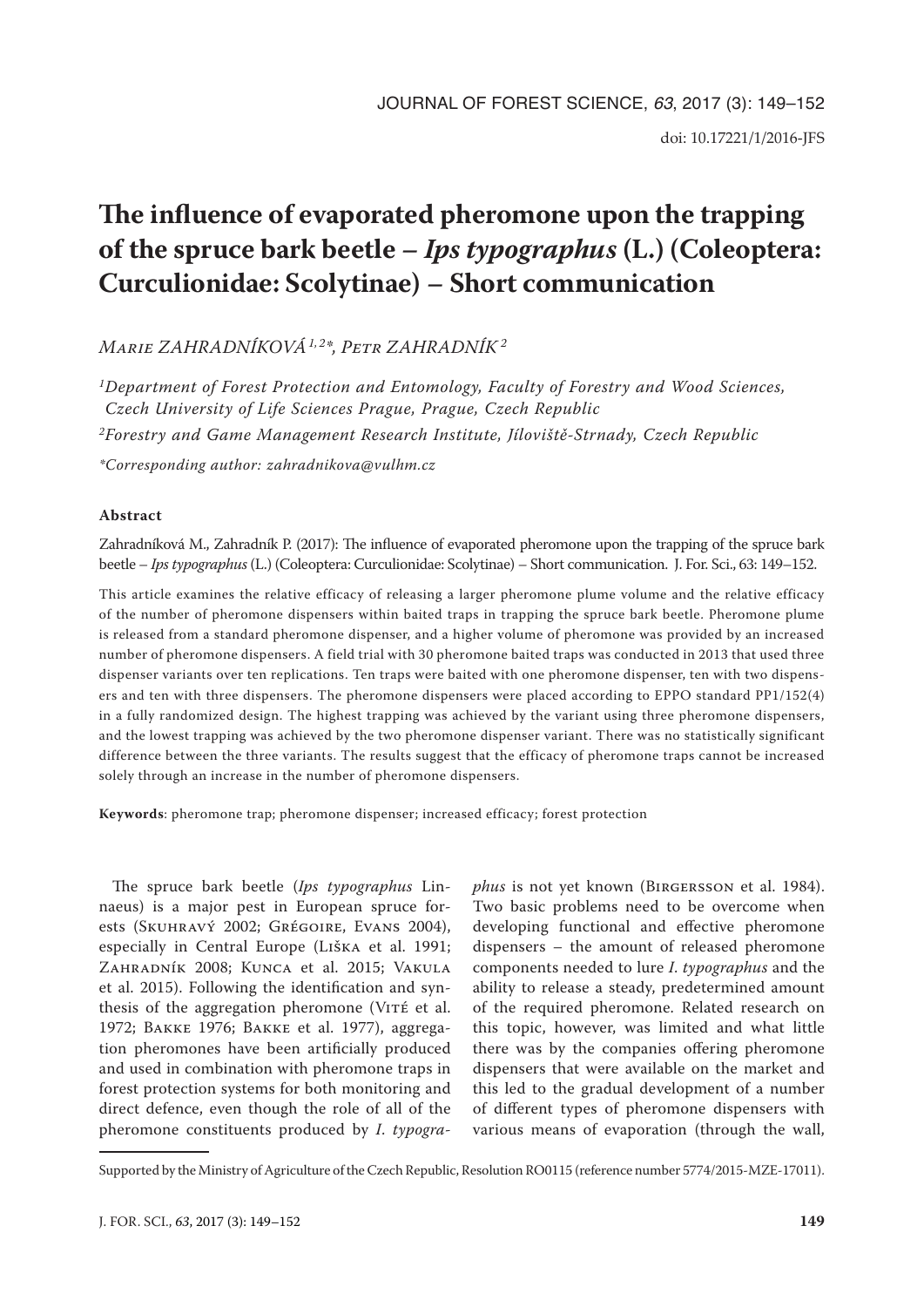through the wick) and with different volume of active substances, many of which are still being used (Zahradník, Zahradníková 2014). The aim of the experiment was to determine whether a permanent and long-term increase in the evaporation of active ingredients of the aggregation pheromone of *I*. *typographus* would lead to an increase in its capture. A higher volume of pheromone was obtained by using more pheromone dispensers (FRANKLIN, Grégoire 2001).

## **MATERIAL AND METHODS**

The experiment started in March 2013 in central Bohemia in the Obecnice forest district (Military Forests and Farms, s.e. – Hořovice Division), altitude 690 m a.s.l., 49°41'36''N, 13°53'30''E. Norway spruce (*Picea abies* /Linnaeus/ H. Karsten) with interspersed larch (*Larix decidua* Miller) represent almost 100% of the surrounding forests. The forest stand was about 80–90 years old. A total of 30 slit type pheromone traps (THEYSOHN Kunststoff GmbH, Germany) were installed at a distance of about 15 m from the stand edge with a spacing of about 15–20 m. These traps were gradually baited with one, two and three Pheagr IT pheromone dispensers (SciTech, spol. s r.o., Czech Republic), the active ingredient was 3–4.3% (*S*)-*cis*-verbenol (Zahradníková, Zahradník 2014). The number of dispensers in individual traps was completely randomized following EPPO PP1/152(4) (EPPO 2012). Traps Nos. 1, 4, 9, 12, 13, 16, 21, 24, 25 and 28 contained one dispenser each; traps Nos. 2, 6, 8, 10, 14, 18, 20, 22, 26 and 30 contained two dispensers each; and traps Nos. 3, 5, 7, 11, 15, 17, 19, 23, 27 and 29 contained three dispensers each. The traps were checked in regular 7 days intervals. The caught beetles were counted, and a measuring cylinder (1 ml = 35 beetles after removing needles, another insect species etc.) (ZAHRADNÍK 2006) was used in cases of higher catches. The experiment was finished on the 2nd September, 2013.

The statistical evaluation was done using NCSS 10 (Version 10.0.6, 2015) with a Kruskal-Wallis oneway ANOVA, and the factor for assessing the statistical significance was the number of dispensers in pheromone trap. The null hypothesis H0: The pheromone plume volume (number of pheromone dispensers) has no effect on the amount of trapped imagoes of spruce bark beetle. The alternative hypothesis is H1: The pheromone plume volume (number of pheromone dispensers) affects the amount of trapped imagoes of spruce bark beetle. A higher amount of released substance was achieved by using more pheromone dispensers. The basic characteristics of catches representing the traps with the same number of pheromone dispensers in a box plot are shown in STATISTICA (Version 12SP2, 2013).

#### **RESULTS**

A total of 22,536 beetles were caught in traps with one pheromone dispenser, 19,989 beetles were caught in traps with two dispensers and 26,031 beetles were caught in traps with three dispensers. The mean value (median  $\pm$  SD) (Fig. 1) by the trap catches with one dispenser  $s = 421 \pm 1,721.96$ , with two dispensers  $s = 287 \pm 1,609.69$  and with three dispensers  $s = 430 \pm 1,971.37$ .

Statistical analysis by means of Kruskal-Wallis one-way ANOVA provided the following result: the probability  $P = 0.36386 > \alpha = 0.05$ . Thus, the null hypothesis H0 is confirmed and with 95% statistical certainty we can claim that the number of dispensers in the trap does not affect the number of trapped imagoes of *I*. *typographus*. Our study shows that an increase in the evaporated pheromone solution does not mean an increase in the total number of beetles caught. Traps with two dispensers had the lowest median value, but the statistical difference is not significant in comparison with the traps that contained one or three dispensers.



Fig. 1. Total trapping of spruce bark beetles in traps baited with one, two and three pheromone dispensers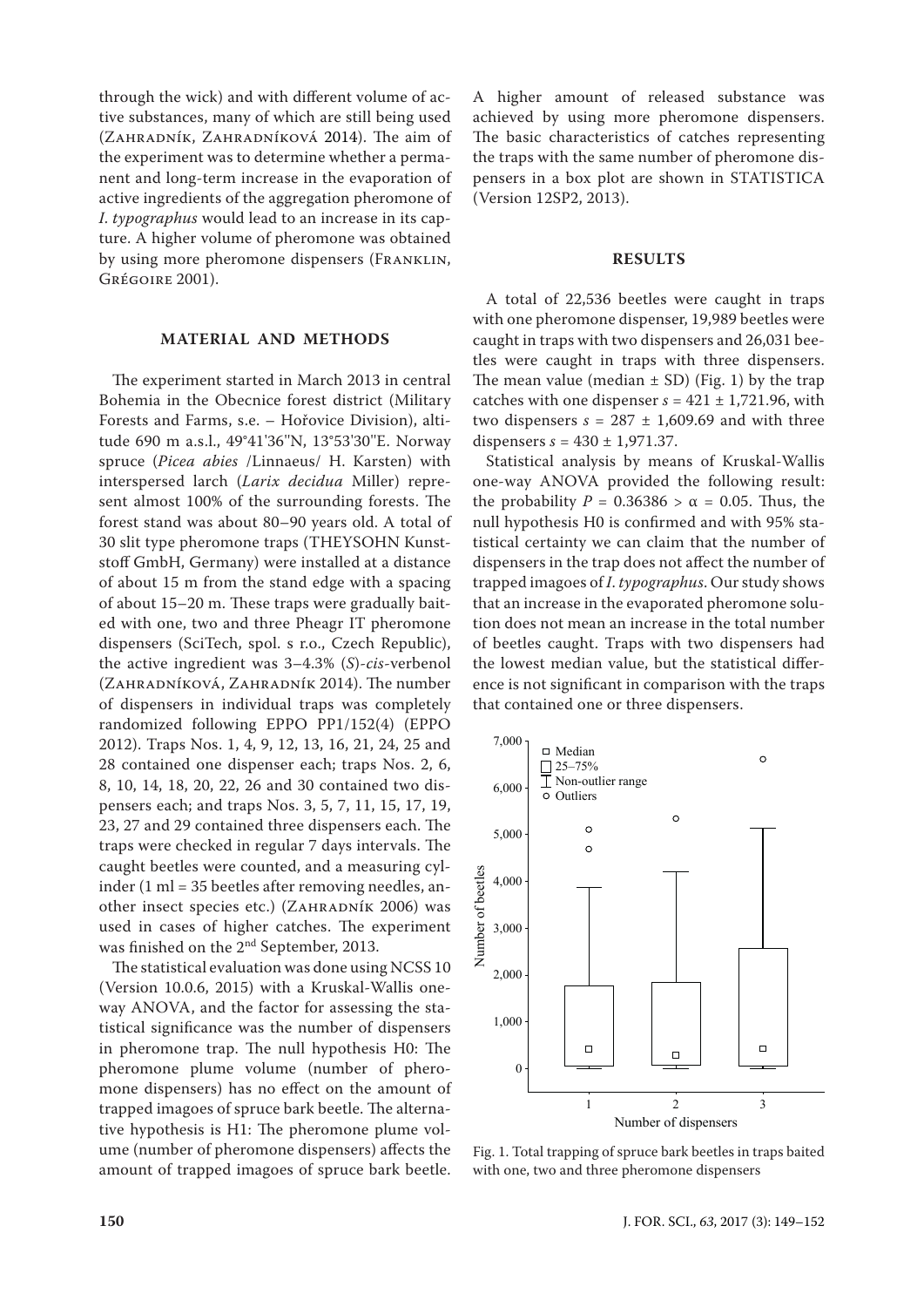#### **DISCUSSION**

The quantity of released pheromone substances of *I*. *typographus* varies during an attack on a tree, particularly during the development of galleries. The highest amount of basic compounds of *I*. *typographus* pheromone, i.e. methylbutenol and (*S*)-*cis*-verbenol, is produced during the fourth and the third phase. The third phase is characterized by the finishing of a nuptial chamber and the male presence. The females are also present during the fourth phase, but the egg laying has not taken place yet. The amount of released pheromones affects the attack of *I*. *typographus* onto trees, with the highest number of attacks onto trees coinciding with the highest production of 2-methyl-3-buten-ol (Birgersson et al. 1984).

Thus it is obvious that the amount of released substance affects the intensity of the *I*. *typographus* attack, particularly in relation to the number of beetles involved. Producers of pheromone dispensers regulate the pheromone release rates through the use of wicks or semipermeable walls, and the volume of substance at the dispenser influences the time of efficacy. Although the amount of evaporated substance in the dispenser decreases over time (LIE 1984), ZAHRADNÍK and ZAHRADNÍKOVÁ (2014) demonstrated that the resulting catches are not lower.

Byers (1989) wrote that the males release 2-methyl-3-buten-ol and *cis*-verbenol which attract both sexes, but after contact with high concentrations of pheromone the males become less precise than females in close-range orientation and are more likely to land in adjacent areas as a result.

The volume of evaporated substance in pheromone dispensers over time decreases, so the capture of *I*. *typographus* can be influenced. The attractiveness of pheromone dispensers is increased by 45% in 2–4 weeks and about 60% in 6–8 weeks (Lie 1984). The rate of evaporation has an impact on the length of the effectiveness of some types of pheromone dispensers (ZAHRADNÍK, ZAHRADNÍková 2014). Therefore, the efficacy of an increased pheromone plume of *I*. *typographus* on the amount of its capture was studied.

SCHLYTER and LÖFQVIST (1986) tested trappings by varying the release rate of 2-methyl-3-buten-2-ol and (4*S*)-*cis*-verbenol. The highest number of beetles was captured in traps with the highest release rates. Beetles were caught via a triangle trap group (blank, low, medium and high). There was a significant increase in the catch on the blank in accordance with a decrease in the triangle size.

Many studies comparing *I*. *typographus* trapping at different levels of evaporation intensity are not concerned with the intensity increase for a rise in catches, but the dose of pheromone is reduced with the aim to influence the spatial orientation of *I*. *typographus* flights as little as possible and to map it accurately. With the higher release rate, trap catches decreased with increasing distance, whereas with the lower release rate, trap catches rose between 50 and 100 m and then decreased with increasing distance (Franklin et al. 2000). Franklin and Grégoire (2001) compared the dose-response of beetles to Pheroprax and low release rate pheromones. Trap catches increased with increasing release rates.

## **CONCLUSIONS**

The highest trappings were recorded in traps with three dispensers, the lowest trappings were recorded in traps with two dispensers. The results of a Kruskal-Wallis ANOVA did not confirm a statistically significant difference between the three variants of the experiment (traps with 1, 2 and 3 dispensers). No significant increase in the trappings of spruce bark beetles resulted from an increase in the number of dispensers in pheromone traps. Increasing the volume of vaporized pheromone did not significantly increase the effectiveness of pheromone traps.

#### **Acknowledgement**

We would like to thank J.D. FENTON (London, edit@edthis.com) for language editing.

#### **References**

- Bakke A. (1976): Spruce bark beetle, *Ips typographus*: Pheromone production and field response to synthetic pheromones. Naturwissenschaften, 63: 92.
- Bakke A., Frøyen P., Skattebøl L. (1977): Field response to a new pheromonal compound isolated from *Ips typographus*. Naturwissenschaften, 64: 98–99.
- Birgersson G., Schlyter F., Löfqvist J., Bergström G. (1984): Quantitative variation of pheromone componensts in the spruce bark beetle *Ips typographus* from different attack phases. Journal of Chemical Ecology, 10: 1029–1055.
- Byers J. (1989): Chemical ecology of bark beetles. Experientia, 45: 271–283.
- EPPO (2012): Design and analysis of efficacy evaluation trials. Standard PP1/152(4). OEPP/EPPO Bulletin, 42: 367–381.